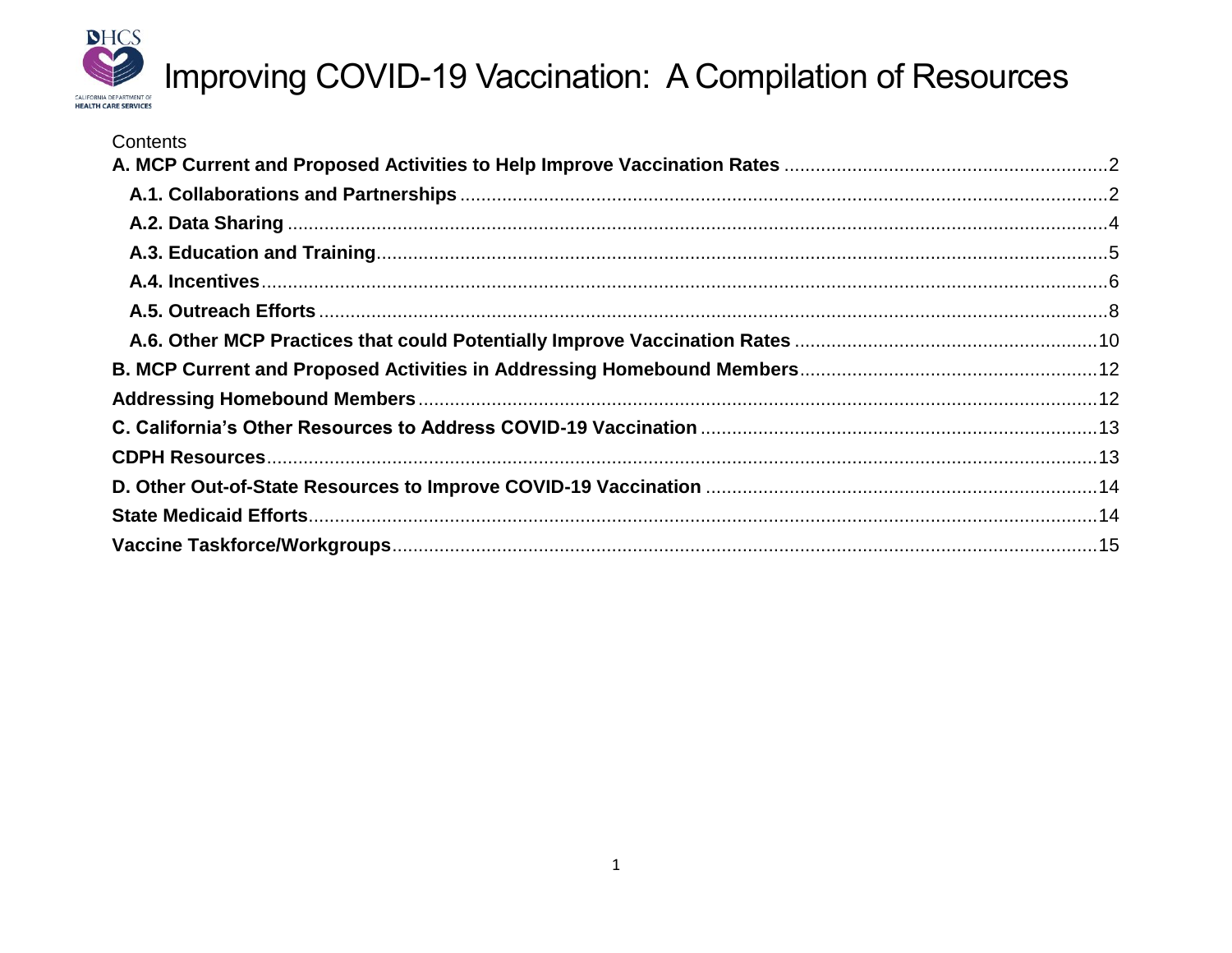

### A. **MCP Current and Proposed Activities to Help Improve Vaccination Rates**

- **A.1. Collaborations and Partnerships**
- Please see a list of practices on collaboration and partnerships in the table outlined below.

| <b>Collaborations/Partnerships</b>                                                                                                                                                                                                                                                                                                                                                                                                                                                          |  |  |
|---------------------------------------------------------------------------------------------------------------------------------------------------------------------------------------------------------------------------------------------------------------------------------------------------------------------------------------------------------------------------------------------------------------------------------------------------------------------------------------------|--|--|
| <b>Promising Practices</b>                                                                                                                                                                                                                                                                                                                                                                                                                                                                  |  |  |
| ▶ Partner with Community Based Organizations (CBOs) and hospitals to find available COVID-19 vaccine open<br>appointments.<br>▶ Provide onboarding support for providers to become vaccinators.<br>• Collaborate with county and local chapter of Autism & Neurodevelopmental Disorders for an outreach and service<br>strategy specifically for families with children on the Autism Spectrum. This included appointment and a drive-thru<br>with specific protocols for addressing needs. |  |  |
| > Collaborate with CBOs that focus on Hispanic populations using television and radio campaign on local news<br>channels, such as Telemundo, Teleavisa, and Univision.                                                                                                                                                                                                                                                                                                                      |  |  |
| • Collaborate with local partners to conduct a bilingual town hall and educational webinars.<br>• Collaborate with pharmacy partners including using Rx pickup to identify and target homebound members and<br>bundling of flu/COVID vaccines, as well as vaccines of 12-15 year olds with COVID vaccines.                                                                                                                                                                                  |  |  |
| • Collaborate with major school events such as homecoming, sporting events etc. to hold pop-up vaccine clinics.<br>▶ Partner with local hospitals, colleges and ambulance providers to provide door to door vaccinations in<br>neighborhoods with low vaccination rates.                                                                                                                                                                                                                    |  |  |
| ► Collaborate with county agencies to hold a vaccine clinic to boost access for hard-to-reach community members and<br>individuals with disabilities.                                                                                                                                                                                                                                                                                                                                       |  |  |
| Two Medi-Cal Managed Care Health Plans (MCPs) collaborated to conduct a live event on social media featuring a<br>celebrity, and a physician from each MCP, for Public Service Announcements (PSAs) with a focus on Spanish<br>speaking population.                                                                                                                                                                                                                                         |  |  |
| Encourage more PCP's to be vaccine providers: incorporate into the credentialing/re-credentialing review and will be<br>added to new PCP contracts.                                                                                                                                                                                                                                                                                                                                         |  |  |
| ▶ Plan to survey network providers in rural areas to assess their needs and share information through collaboration<br>with other MCPs.                                                                                                                                                                                                                                                                                                                                                     |  |  |
|                                                                                                                                                                                                                                                                                                                                                                                                                                                                                             |  |  |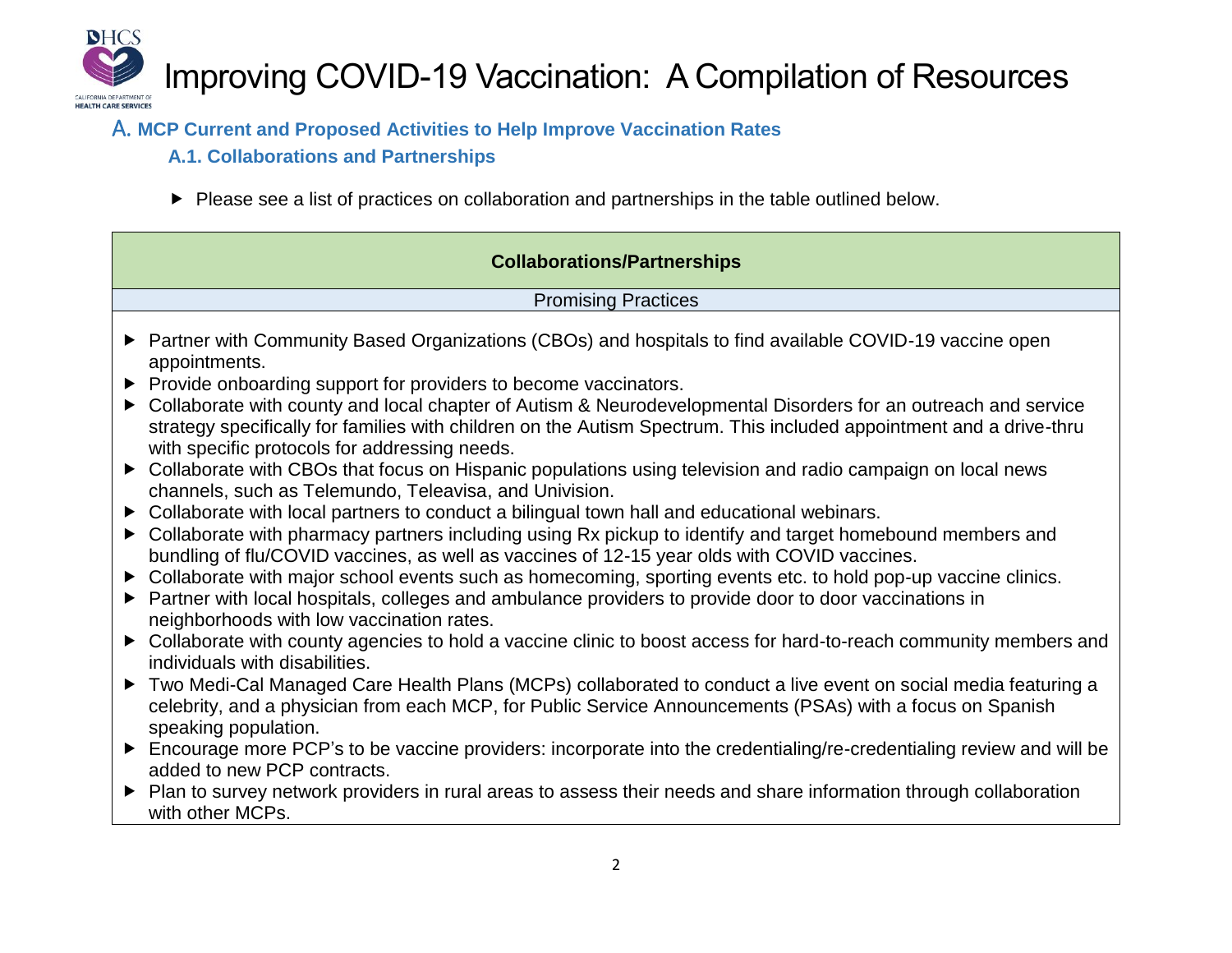

#### **Collaborations/Partnerships**

#### Promising Practices

- Support school district and local college collaborations:
	- o A grant to HealthCorps is to be finalized to support the unified school districts' Wellness Initiative during the 2021-2022 school year through the Teens Make Health Happen (TMHH) program.
	- o For Colleges: Grants provided to the county medical society foundation (Champions for Health, CFH) for the purchase of and five-year maintenance for a mobile vaccination unit to facilitate mass vaccination pods in health inequity zip codes and undeserved communities in the county.
- Coordinate events with CBO for community colleges to engage students 18-25 years of age.
	- o Provided grant to a CBO to fund a program to recruit and train three Promotores Community Health Workers (CHWs) for their vaccine information and education program.
	- o Donated money for vaccine acceleration activities to Federally Qualified Health Centers (FQHCs) designated as official vaccine distribution centers.
	- o Family health centers and community health centers were given financial assistance to help expand their efforts to vaccinate at-risk populations.
- ▶ Collaborate with Walgreens to host multiple walk-in vaccine events in health "equity hotspots".
- Inform other health care payors of upcoming community events for promotion through their communication channels, and encourage them to do the same.
- ▶ Coordinate with other appointments for administration of COVID-19 vaccine to members, family, and caregivers.
- Engage and partner with large-scale events and activities of interest for specific communities such as concerts, festivals, events in the park, sports, arts, etc.
- ▶ Partner with school districts with "equity hotspots" to schedule pop-up events.
- ▶ Open mass vaccination hubs that include state colleges and a sports arena.
- Leverage existing relationships with community partners including Promotoras and community outreach workers at Family Resource Centers.
- Peers and social media: identify peer vaccine ambassadors and social influencers
- ▶ Collaborate with local medical school to assist with clinics at middle and high schools; outreach to residency programs and nursing schools to help with community-based projects.
- ▶ Partner with County Health Care Services Agency to provide vaccine clinics at jail sites. Collaborate with CBOs to identify potential vaccine pop-up sites for COVID hotspots (YMCA, Trans-Latino Coalition).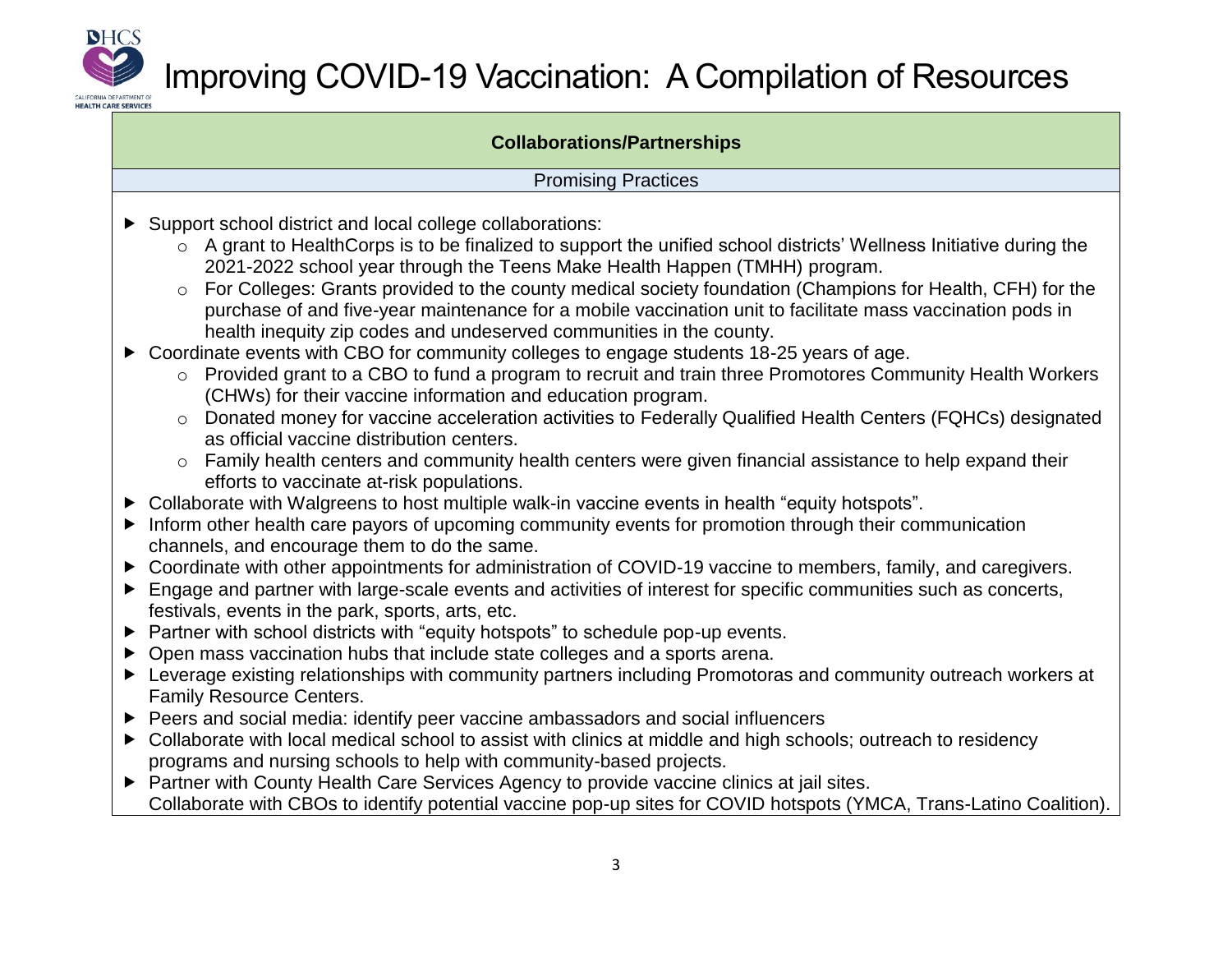

### **A.2. Data Sharing**

Please see a list of practices on data sharing/reports in the table outlined below.

| <b>Data Sharing/Reports</b>                                                                                                                                                                                                                                                                                                                                                                                                                                                                                                                                                                                                                                                                                                                                                                                                                                         |                                                                                                                                                                                                                                                                                                                                                                                                                                                                                                                                                                                                                                                                                                                                                                                                                                                                                                                                                                               |  |
|---------------------------------------------------------------------------------------------------------------------------------------------------------------------------------------------------------------------------------------------------------------------------------------------------------------------------------------------------------------------------------------------------------------------------------------------------------------------------------------------------------------------------------------------------------------------------------------------------------------------------------------------------------------------------------------------------------------------------------------------------------------------------------------------------------------------------------------------------------------------|-------------------------------------------------------------------------------------------------------------------------------------------------------------------------------------------------------------------------------------------------------------------------------------------------------------------------------------------------------------------------------------------------------------------------------------------------------------------------------------------------------------------------------------------------------------------------------------------------------------------------------------------------------------------------------------------------------------------------------------------------------------------------------------------------------------------------------------------------------------------------------------------------------------------------------------------------------------------------------|--|
| <b>Provider Network Promising Practices</b>                                                                                                                                                                                                                                                                                                                                                                                                                                                                                                                                                                                                                                                                                                                                                                                                                         | <b>Additional COVID-19 Promising Practices</b>                                                                                                                                                                                                                                                                                                                                                                                                                                                                                                                                                                                                                                                                                                                                                                                                                                                                                                                                |  |
| Create a data sheet with member demographics on<br>race, ethnicity and language data as well as low-<br>income subsidy for provider's actionable data on<br>seniors with high needs and coordination of<br>appointments for underserved seniors.<br>Share aggregate and individual data with providers<br>serving members in zip codes with the lowest rates of<br>vaccination.<br>Share vaccination data in venues such as leadership<br>forums and physician and employee town halls.<br>$\triangleright$ Create a vaccine dashboard that tracks vaccination<br>rates by line of business, geography and various<br>demographics.<br>Use data dashboards to track ongoing vaccination<br>efforts.<br>▶ Provide lists of unvaccinated members to the assigned<br>PCP and support member outreach efforts such as<br>mailings that include PCP contact information. | ▶ Share Vaccination Incentive Response with the<br>respective plan partners to ensure collaboration and<br>alignment across the organizations.<br>Develop stratified maps showing clusters of<br>▶<br>unvaccinated members and share maps with vaccine<br>sites, such as providers, CBOs, Tribal Partners, other<br>local colleges and community colleges that are<br>performing member outreach. Utilize a tool that<br>performs predictive analytics on claims and<br>authorization data to assess member risk for<br>emergency department visits and/or admissions, to<br>effectively target members with Population Health<br>outreach efforts.<br>Call Center also collects data on COVID-19 vaccine-<br>▶<br>related inquiries. Collectively, these strategies allow the<br>MCP to identify and counter local misinformation<br>trends.<br>Utilize Facility Site Reviews (FSRs) to help track<br>▶<br>flu/COVID vaccines to address future member<br>vaccination needs. |  |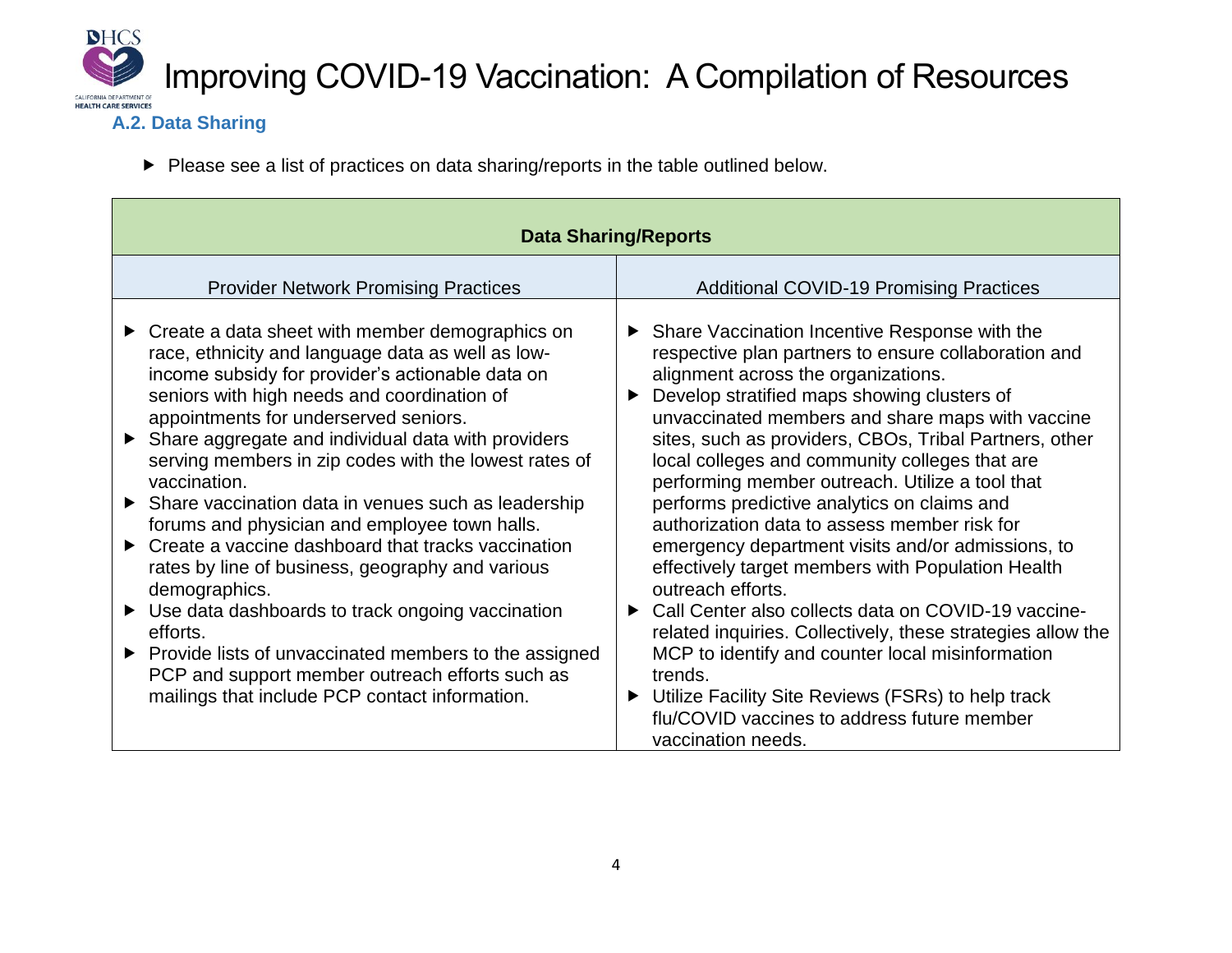

### **A.3. Education and Training**

Please see a list of practices on education and training in the table outlined below.

| <b>Education</b>                                                                                                                                                                                                                                                                                                                                                                                                                                                                                                                                                                                                                                                                                                                                                                                                                                                                                                                                                                                   |                                                                                                                                                                                                                                                                                                                                                                                                                                                                                                                                                                                                                                                                                                                                                                                                                                                                                                                                                                                                                                                                                                               |  |
|----------------------------------------------------------------------------------------------------------------------------------------------------------------------------------------------------------------------------------------------------------------------------------------------------------------------------------------------------------------------------------------------------------------------------------------------------------------------------------------------------------------------------------------------------------------------------------------------------------------------------------------------------------------------------------------------------------------------------------------------------------------------------------------------------------------------------------------------------------------------------------------------------------------------------------------------------------------------------------------------------|---------------------------------------------------------------------------------------------------------------------------------------------------------------------------------------------------------------------------------------------------------------------------------------------------------------------------------------------------------------------------------------------------------------------------------------------------------------------------------------------------------------------------------------------------------------------------------------------------------------------------------------------------------------------------------------------------------------------------------------------------------------------------------------------------------------------------------------------------------------------------------------------------------------------------------------------------------------------------------------------------------------------------------------------------------------------------------------------------------------|--|
| <b>Provider Network Promising Practices</b>                                                                                                                                                                                                                                                                                                                                                                                                                                                                                                                                                                                                                                                                                                                                                                                                                                                                                                                                                        | <b>Member Promising Practices</b>                                                                                                                                                                                                                                                                                                                                                                                                                                                                                                                                                                                                                                                                                                                                                                                                                                                                                                                                                                                                                                                                             |  |
| Create scripts for MCP and provider staff to use to<br>▶<br>assist with dispelling myths and fears for member<br>facing representatives.<br>Provide Call Center staff with FAQs' to ensure they are<br>▶<br>equipped to respond to any vaccine-related questions<br>from members.<br>Post vaccination selfies of employees and member<br>▶<br>ambassadors to help normalize vaccination and show<br>the diversity of individuals who have already trusted the<br>vaccine.<br>Join a trusted partner, the American Heart Association,<br>▶<br>in promoting the "Live Fierce. Take Action. COVID-19"<br>campaign.<br>Partner with local churches to provide virtual<br>▶<br>educational talks with our team of Medical Directors to<br>address vaccine hesitancy and address community<br>questions.<br>Conduct bi-weekly provider webinar events that<br>▶<br>covered COVID-19 resources, education, and vaccine<br>information.<br>Develop conversational talking points for front line staff<br>▶ | Provide library of materials for various ethnic groups<br>▶<br>including specific messages.<br>Post FAQ's on the member website<br>▶<br>Launch a COVID-19 Vaccine Chatbot, an interactive<br>▶<br>member communication tool that simulates a<br>conversation between members and unvaccinated<br>friends/loved ones. Tool utilizes motivational<br>techniques to influence patients to get vaccinated.<br>Display QR code information on vaccine along with<br>▶<br>COVID-19 specific message on prescription bag.<br>Utilize videos featuring teens with diverse background<br>▶<br>that the community can relate to, including Facebook<br>live events.<br>Marketing and Communications department will<br>▶<br>develop a series of videos featuring an<br>ethnically/culturally diverse team that provides<br>evidence-based information and addresses perceived<br>risks and misconceptions. The videos will explore life in<br>the hospital and the experience of a COVID-19 patient,<br>and help people to better understand the process and<br>experience of getting the vaccine. These videos will be |  |
| to address most common myths or misconceptions                                                                                                                                                                                                                                                                                                                                                                                                                                                                                                                                                                                                                                                                                                                                                                                                                                                                                                                                                     | promoted through existing communication channels                                                                                                                                                                                                                                                                                                                                                                                                                                                                                                                                                                                                                                                                                                                                                                                                                                                                                                                                                                                                                                                              |  |
| about vaccines.                                                                                                                                                                                                                                                                                                                                                                                                                                                                                                                                                                                                                                                                                                                                                                                                                                                                                                                                                                                    | and shared with Providers, CBO networks, Tribal                                                                                                                                                                                                                                                                                                                                                                                                                                                                                                                                                                                                                                                                                                                                                                                                                                                                                                                                                                                                                                                               |  |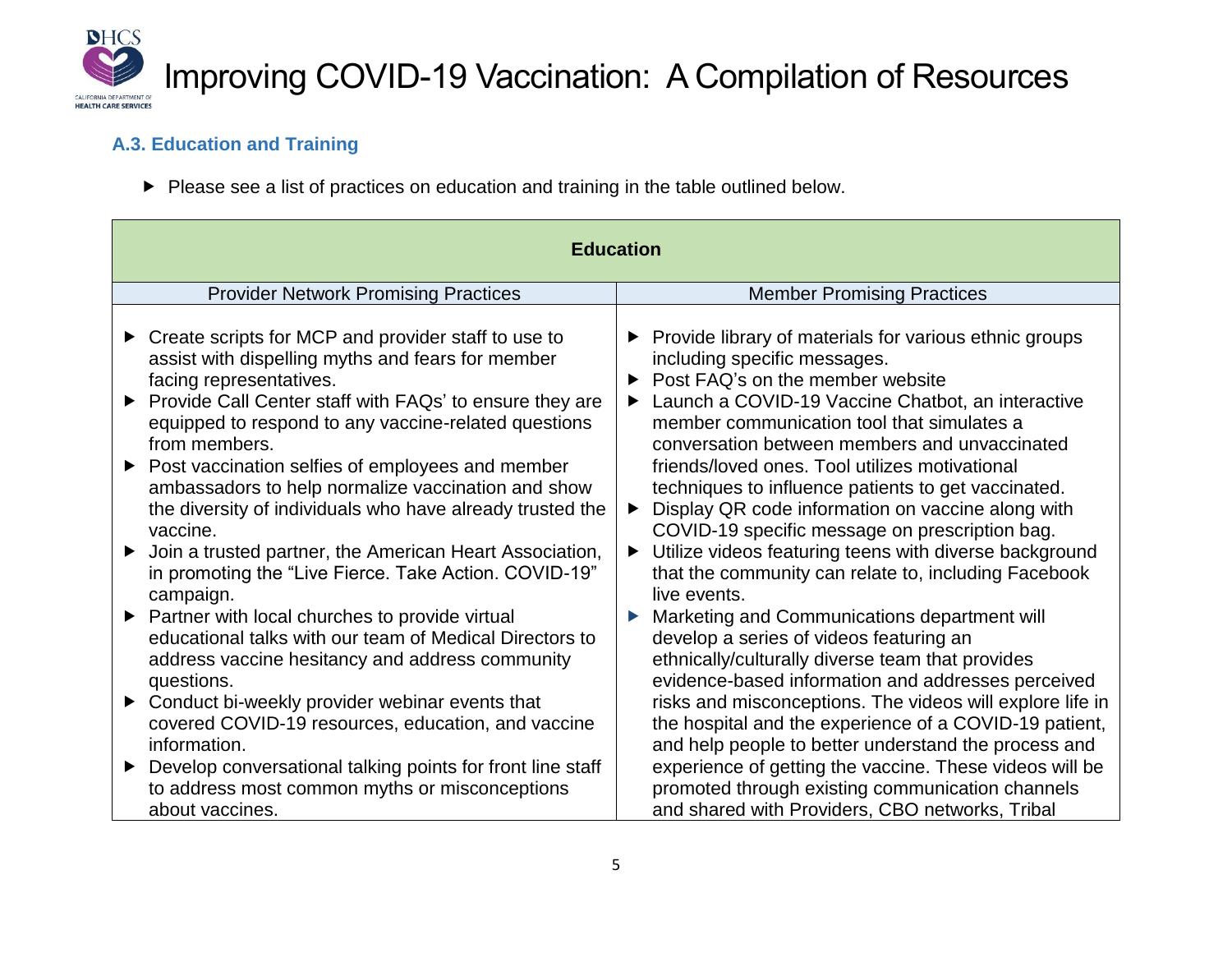

| <b>Education</b>                                                                                                                                                                                                                                                                                                                                                                                                                                                                                                                                                                                                   |                                                                                                                                                                                                                                              |  |
|--------------------------------------------------------------------------------------------------------------------------------------------------------------------------------------------------------------------------------------------------------------------------------------------------------------------------------------------------------------------------------------------------------------------------------------------------------------------------------------------------------------------------------------------------------------------------------------------------------------------|----------------------------------------------------------------------------------------------------------------------------------------------------------------------------------------------------------------------------------------------|--|
| <b>Provider Network Promising Practices</b>                                                                                                                                                                                                                                                                                                                                                                                                                                                                                                                                                                        | <b>Member Promising Practices</b>                                                                                                                                                                                                            |  |
| County physicians hold "office hours" at specific sites,<br>such as affordable housing and community centers, for<br>members to ask questions and hear from physicians.<br>Educate unvaccinated members during inbound<br>member calls to the MCP/provider office.<br>Create a one-stop shop of resources on outreach<br>strategies' funding.<br>Utilize the COVID-19 Vaccine Communications Virtual<br>Training Academy, including Activity Guide and FAQ's<br>for staff developed by UCSF's Pandemic Initiative for<br>Equity and Action. https://pandemic.ucsf.edu/covid-19-<br>vaccine-communications-training | Partners, and other local partners as a resource to<br>support their outreach efforts.<br>Conduct several "Teletalks" with Spanish members, to<br>discuss COVID-19 vaccines and answer questions.<br>► Hold and participate in Health Fairs. |  |
|                                                                                                                                                                                                                                                                                                                                                                                                                                                                                                                                                                                                                    |                                                                                                                                                                                                                                              |  |

#### **A.4. Incentives**

▶ Please see a list of practices on incentives in the table outlined below.

|                                                                                  | <b>Incentives</b>                                                                                                                                                                                                                                            |  |                                                                                                                                                                                                                                      |
|----------------------------------------------------------------------------------|--------------------------------------------------------------------------------------------------------------------------------------------------------------------------------------------------------------------------------------------------------------|--|--------------------------------------------------------------------------------------------------------------------------------------------------------------------------------------------------------------------------------------|
| <b>Provider Network Promising Practices</b><br><b>Member Promising Practices</b> |                                                                                                                                                                                                                                                              |  |                                                                                                                                                                                                                                      |
|                                                                                  | Tiered incentive approach for PCP's based on vaccine<br>gap closure.<br>Potentially offset some of the PCP's enrollment costs<br>as a vaccinator or offer PCP incentives such as<br>enhanced reimbursements/P4P program for increasing<br>vaccination rates. |  | ▶ Collaborate with local county organizations and<br>provider networks to promote vaccination and provide a<br>gift card incentive after receiving vaccination. This<br>effort can be used for members experiencing<br>homelessness. |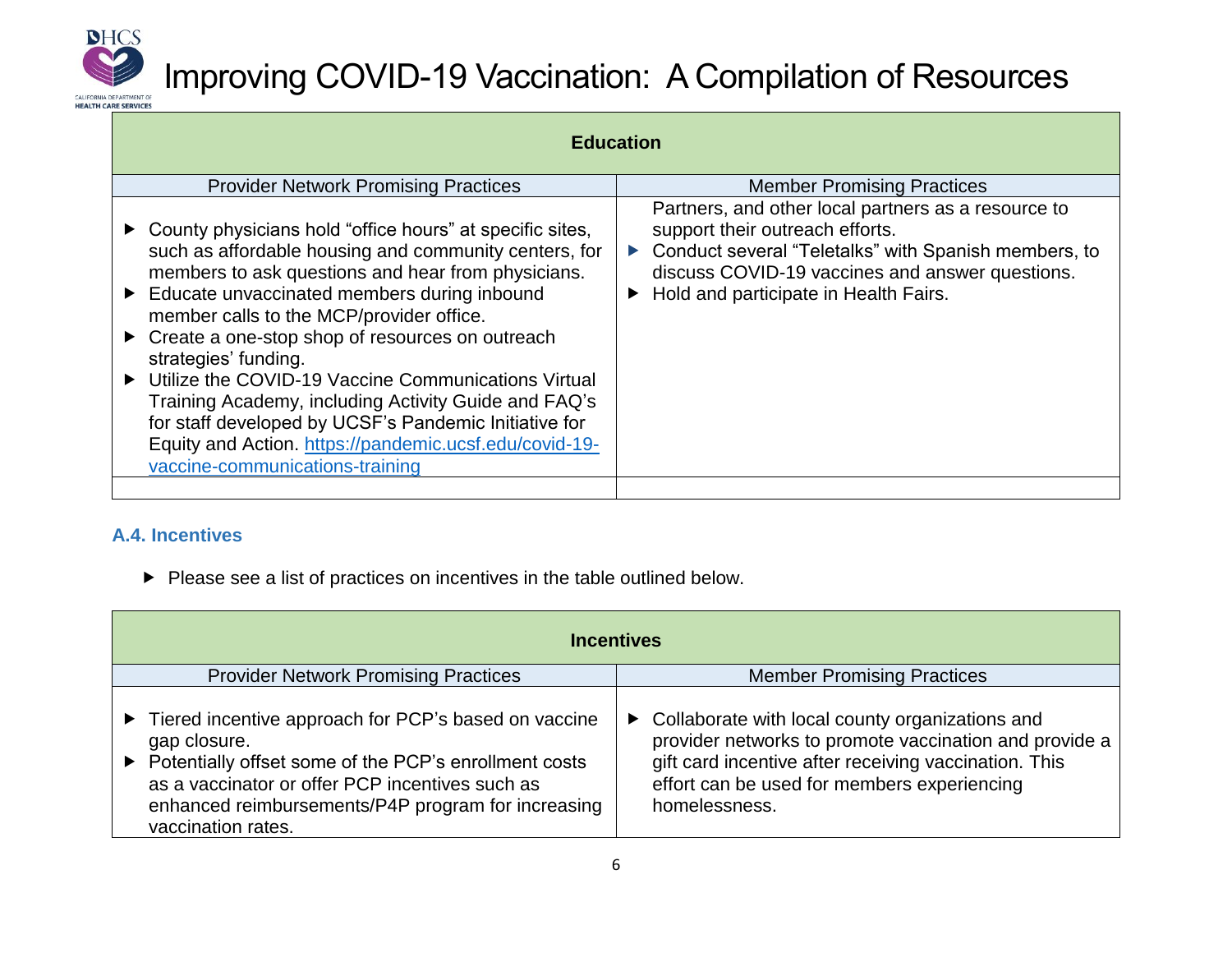

| <b>Incentives</b>                                                                                                                                       |                                   |  |
|---------------------------------------------------------------------------------------------------------------------------------------------------------|-----------------------------------|--|
| <b>Provider Network Promising Practices</b>                                                                                                             | <b>Member Promising Practices</b> |  |
| $\triangleright$ Provider incentives to a) enroll in CalVax and b)<br>vaccinate members.                                                                |                                   |  |
| Provide an incentive payment to those pharmacies that<br>are successful in vaccinating eligible members.                                                |                                   |  |
| Closely work with California Medical Association to<br>bring more attention to current grants and incentives for<br>providers to enroll as vaccinators. |                                   |  |
| • Capacity building financial incentive offered to those<br>registered as vaccinators and promote through<br>webinars.                                  |                                   |  |
| Provider incentive for a PCP visit that includes a<br>COVID-19 vaccine.                                                                                 |                                   |  |
| Incentivize local physicians to speak at pop-up clinics<br>in communities with low vaccination rates to talk about<br>vaccine efficacy and safety.      |                                   |  |
| Incentivize providers to vaccinate unvaccinated<br>▶<br>members; help with a refrigerator purchase.                                                     |                                   |  |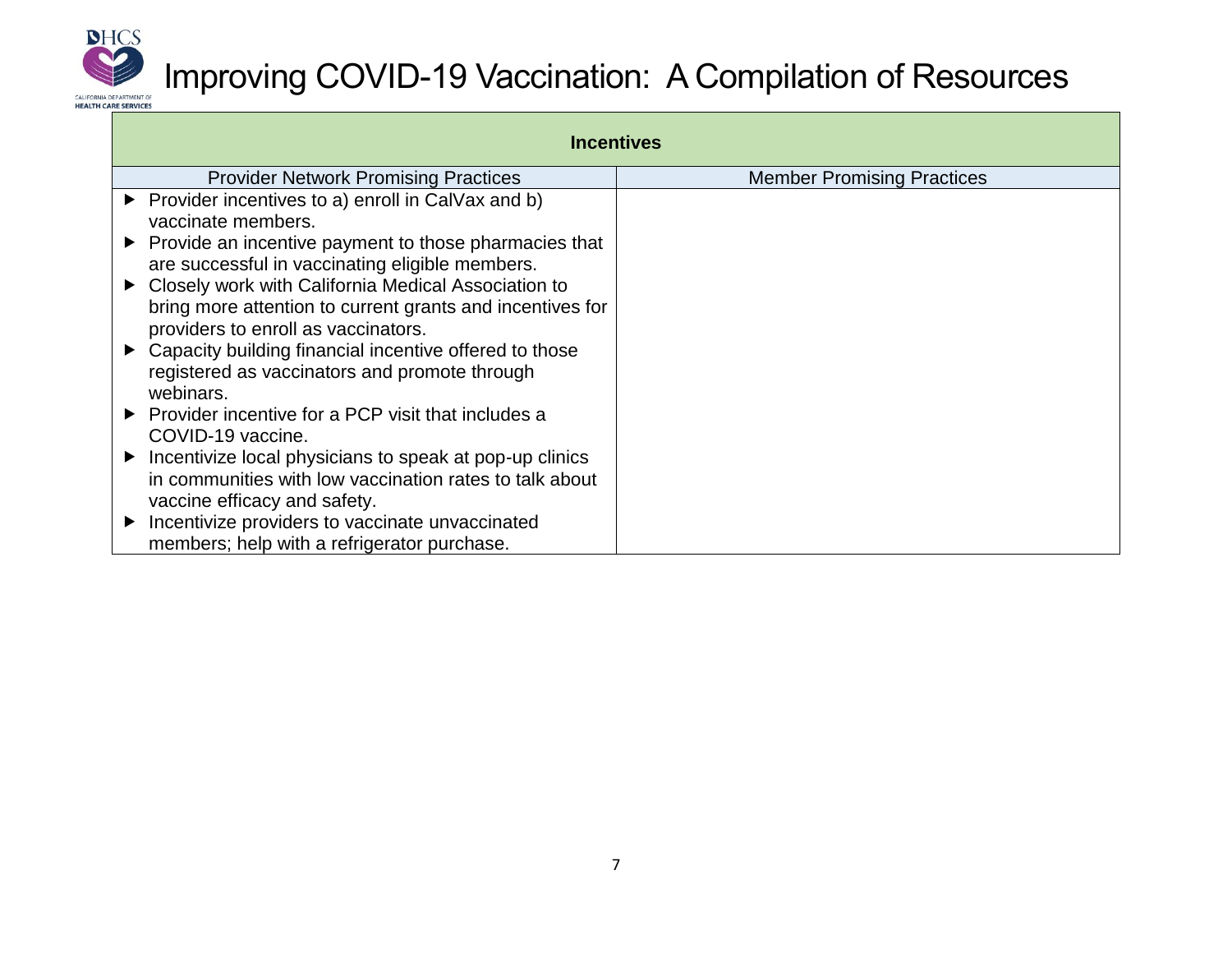

#### **A.5. Outreach Efforts**

Please see a list of practices on outreach efforts in the table outlined below.

| <b>Outreach Efforts</b>                                                                                                                                                                                                                                                                                                                                                                                                                                                                                                                                                                                                                                                                                                                                          |                                                                                                                                                                                                                                                                                                                                                                                                                                                                                                                                                                                                                                                                                                                                                                         |                                                                                                                                                                                                                                                                                                                                                                                                                                                                                                                                                                                                                                                                                                                                          |  |  |
|------------------------------------------------------------------------------------------------------------------------------------------------------------------------------------------------------------------------------------------------------------------------------------------------------------------------------------------------------------------------------------------------------------------------------------------------------------------------------------------------------------------------------------------------------------------------------------------------------------------------------------------------------------------------------------------------------------------------------------------------------------------|-------------------------------------------------------------------------------------------------------------------------------------------------------------------------------------------------------------------------------------------------------------------------------------------------------------------------------------------------------------------------------------------------------------------------------------------------------------------------------------------------------------------------------------------------------------------------------------------------------------------------------------------------------------------------------------------------------------------------------------------------------------------------|------------------------------------------------------------------------------------------------------------------------------------------------------------------------------------------------------------------------------------------------------------------------------------------------------------------------------------------------------------------------------------------------------------------------------------------------------------------------------------------------------------------------------------------------------------------------------------------------------------------------------------------------------------------------------------------------------------------------------------------|--|--|
| <b>Provider Network Promising</b><br><b>Practices</b>                                                                                                                                                                                                                                                                                                                                                                                                                                                                                                                                                                                                                                                                                                            | <b>Member Promising Practices</b>                                                                                                                                                                                                                                                                                                                                                                                                                                                                                                                                                                                                                                                                                                                                       | <b>Additional COVID-19 Promising</b><br><b>Practices</b>                                                                                                                                                                                                                                                                                                                                                                                                                                                                                                                                                                                                                                                                                 |  |  |
| Identify clinicians of color to speak<br>▶<br>at events, on radio as panelists,<br>and with government officials.<br>▶ PCP's can record secured<br>messages for members<br>encouraging them to receive their<br>COVID-19 vaccines.<br>Partner with a local public health<br>$\blacktriangleright$<br>department to support the<br>"Community Navigator Project":<br>engaged 10 grassroots<br>organizations to conduct door to<br>door outreach in underserved<br>communities.<br>Partner with Independent Living<br>$\blacktriangleright$<br>Centers, immigration advocacy<br>groups (TODEC), and the local<br>Goodwill Industries to assist with<br>communication content and<br>messaging.<br>Target households with multiple<br>unvaccinated members with in- | Use bilingual care navigators,<br>▶<br>customer service agents and EMTs<br>to deliver message with a heavy<br>emphasis on vaccine confidence at<br>initial outreach, during and after<br>vaccination events.<br><b>RN Care Navigators conduct one-</b><br>▶<br>on-one outreach to offer COVID-19<br>vaccination to eligible members,<br>provide education, and arrange for<br>any support/transportation that may<br>be needed.<br>Utilize text messages with a link to<br>▶<br>vendor application to schedule<br>member's in-home vaccination<br>appointments.<br>Promote messaging through<br>▶<br>platforms frequented by a target<br>population of 12-18 year olds<br>(TikTok, Reddit, etc.).<br>PSAs conducted in both English<br>▶<br>and Spanish and featured on | Participate in standing meetings<br>with statewide, county and city<br>public health agencies to leverage<br>resources and share best<br>practices.<br>► Listen to member feedback during<br>the quarterly Member Advisory<br>Committee.<br><b>Use Community Advisory</b><br>$\blacktriangleright$<br>Committee to identify community<br>organizations serving tribal<br>partners.<br>Use of geo-mapping and<br>$\blacktriangleright$<br>community assets to host<br>community talks and pop-up<br>vaccination events.<br>Provide a contract to the local<br>▶<br>United Way that oversee the 211<br>help line who receive community<br>calls and have them share the<br>vaccine locations with each caller<br>over the phone, including |  |  |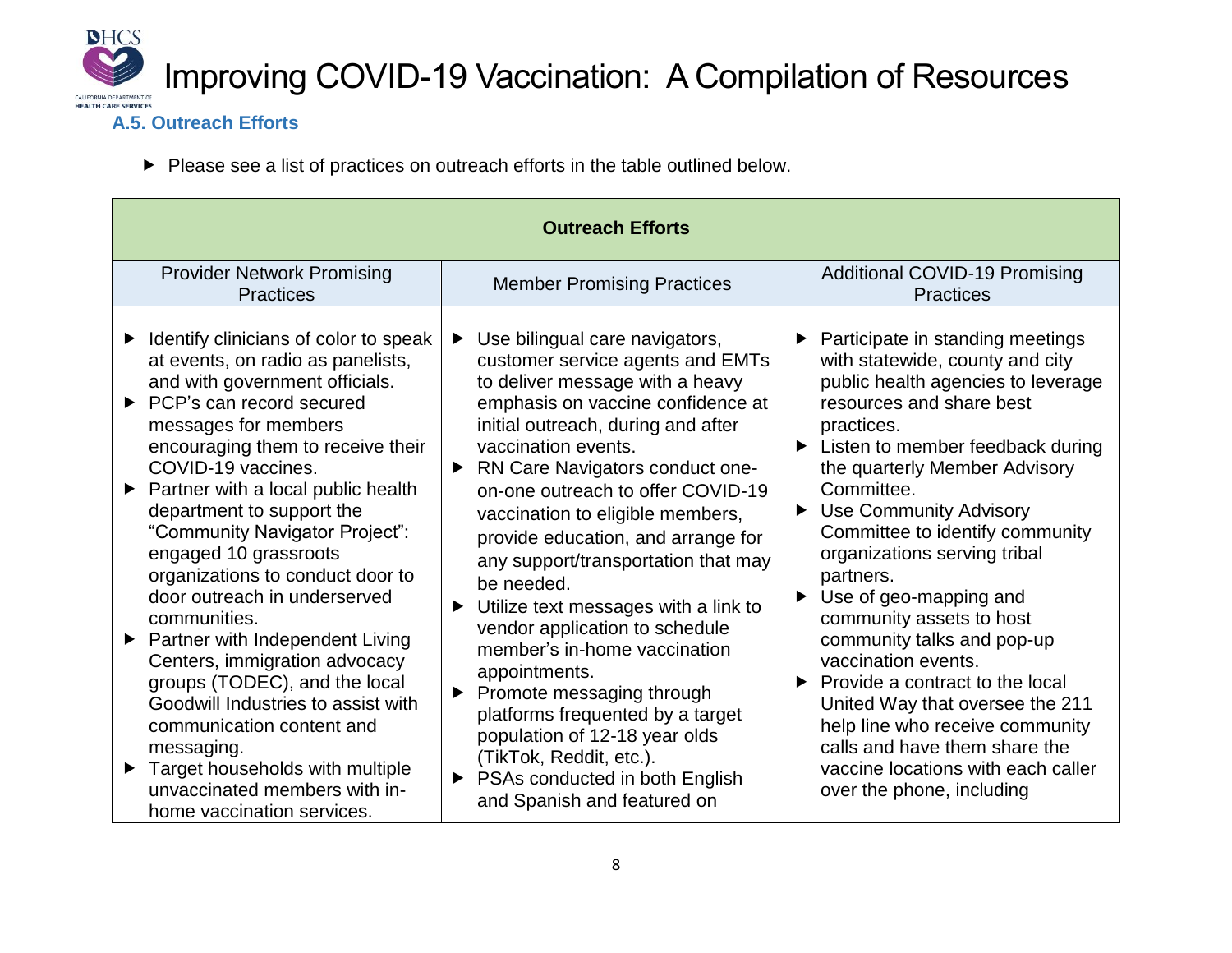

| <b>Outreach Efforts</b>                                                                                                                                                                                                                                                                                                                                                                                                                                                                                                                                                                                                                                                                                                         |                                                                                                                                                                                                                                                                                                                                                                                                                                                                                                                                                                                                                                                                                                                                                                                                                                                                                                                                                                                   |                                                                                                                                                                                                                                                                                                                                                                                                                                                                          |  |
|---------------------------------------------------------------------------------------------------------------------------------------------------------------------------------------------------------------------------------------------------------------------------------------------------------------------------------------------------------------------------------------------------------------------------------------------------------------------------------------------------------------------------------------------------------------------------------------------------------------------------------------------------------------------------------------------------------------------------------|-----------------------------------------------------------------------------------------------------------------------------------------------------------------------------------------------------------------------------------------------------------------------------------------------------------------------------------------------------------------------------------------------------------------------------------------------------------------------------------------------------------------------------------------------------------------------------------------------------------------------------------------------------------------------------------------------------------------------------------------------------------------------------------------------------------------------------------------------------------------------------------------------------------------------------------------------------------------------------------|--------------------------------------------------------------------------------------------------------------------------------------------------------------------------------------------------------------------------------------------------------------------------------------------------------------------------------------------------------------------------------------------------------------------------------------------------------------------------|--|
| <b>Provider Network Promising</b><br><b>Practices</b>                                                                                                                                                                                                                                                                                                                                                                                                                                                                                                                                                                                                                                                                           | <b>Member Promising Practices</b>                                                                                                                                                                                                                                                                                                                                                                                                                                                                                                                                                                                                                                                                                                                                                                                                                                                                                                                                                 | <b>Additional COVID-19 Promising</b><br><b>Practices</b>                                                                                                                                                                                                                                                                                                                                                                                                                 |  |
| Coordinate with contracted Health<br>▶<br>Homes CB-CMEs and partner<br>CBOs specializing in homeless<br>outreach to educate homeless<br>members on the COVID-19<br>vaccine and help facilitate the<br>distribution of member incentives.<br>Outreach campaigns to Indian<br>▶<br>Health Centers to identify local<br>vaccination providers and refer<br>Native Americans to these<br>vaccine providers.<br>Provide a list of unvaccinated<br>▶<br>members to the participating<br>pharmacies at which the<br>members have filled one<br>prescription in the last 90 days.<br>o Pharmacy personnel will<br>reach out to the members<br>to help schedule a vaccine<br>visit and address any<br>vaccination hesitancy<br>concerns. | television, radio, social medial,<br>billboards, and member newsletter.<br>Utilize new and existing bus shelter<br>signs that specifically promote how<br>to find a vaccine location.<br>Place a flyer in every single food<br>▶<br>bag at the foodbank for seniors,<br>people with disabilities, African<br>American, and Latinx populations.<br>Message in public venues (mall<br>signage).<br><b>Community Ambassadors Program</b><br>▶<br>where trusted messengers from the<br>community canvas neighborhoods<br>with low vaccination rates.<br>Utilize current school parent<br>▶<br>notification tools such as<br>ParentSquare and school<br>newsletters to share information<br>with parents about testing and<br>vaccination sites.<br>Peer discussion groups;<br>unvaccinated student targeting<br>campaign.<br>Provide Back to School Safe Starter<br>▶<br>Kits with informational flyers on how<br>and where to get the COVID-19<br>vaccine and incentive information, | assistance with registration as<br>needed.<br>$\blacktriangleright$ Fund the posting and distribution<br>of information at food distribution<br>sites, ethnic groceries, businesses,<br>restaurants, places of worship,<br>and/or community centers.<br>Unique media plan called<br>www.getcovidvax.org, integrates<br>bill boards, community ads.<br>Conduct focus groups with<br>unvaccinated member populations<br>to evaluate hesitancy and<br>strengthen messaging. |  |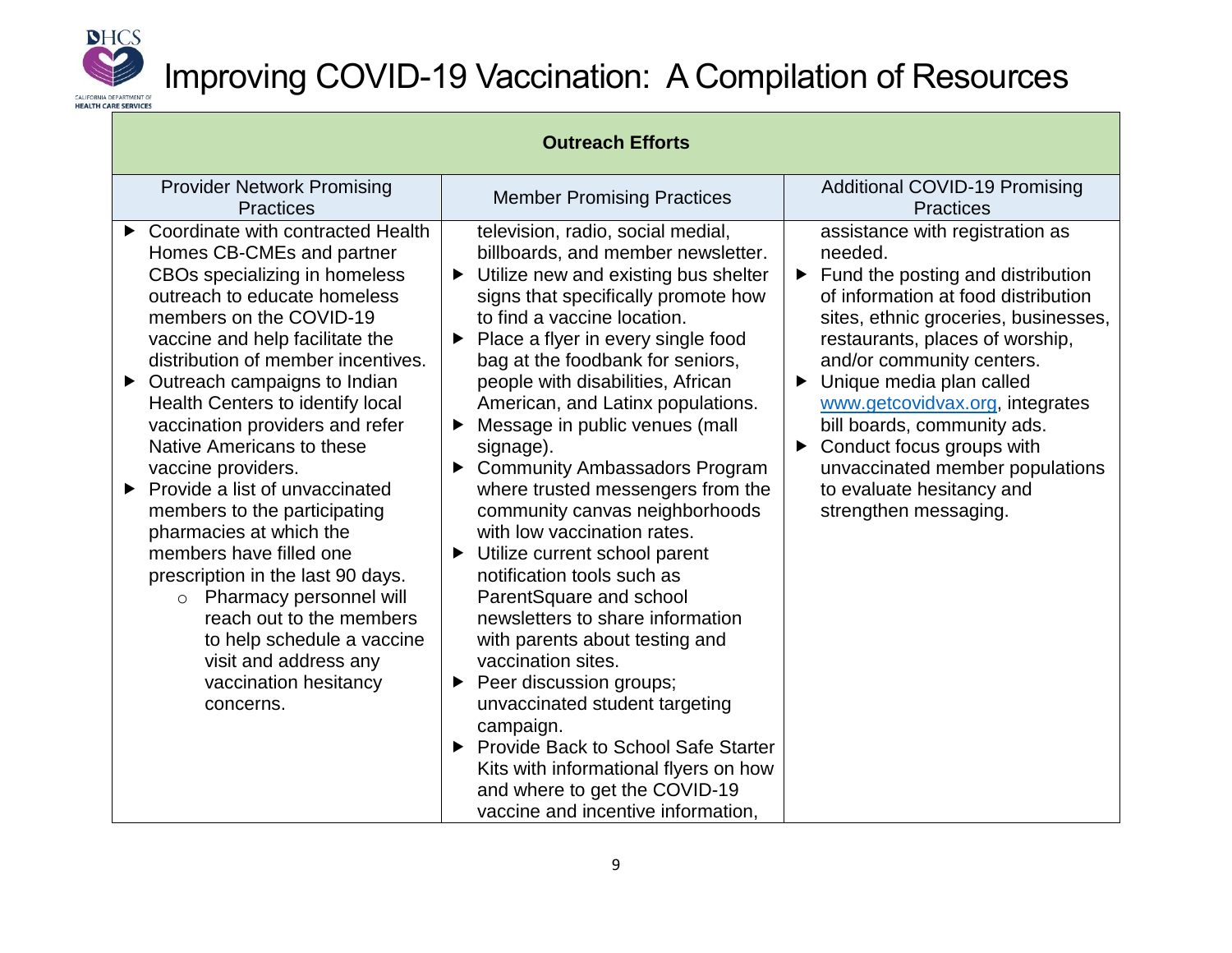

| <b>Outreach Efforts</b>                               |                                                                                                                                                                                                                                                                                        |                                                          |
|-------------------------------------------------------|----------------------------------------------------------------------------------------------------------------------------------------------------------------------------------------------------------------------------------------------------------------------------------------|----------------------------------------------------------|
| <b>Provider Network Promising</b><br><b>Practices</b> | <b>Member Promising Practices</b>                                                                                                                                                                                                                                                      | <b>Additional COVID-19 Promising</b><br><b>Practices</b> |
|                                                       | personal protective equipment such<br>as face masks, and hand sanitizer,<br>and school supplies.<br>Table setups at local grocery stores<br>in key neighborhoods with low<br>vaccination rates, canvasing<br>neighborhoods, visiting agricultural<br>fields, farmworker labor centers. |                                                          |

#### **A.6. Other MCP Practices that could Potentially Improve Vaccination Rates**

Please see a list of MCP practices that could potentially improve vaccination rates in the table outlined below.

| <b>Other MCP Practices to Improve Vaccination Rates</b>                                                                                                                                                                                                                                      |                                                                                                                                                                                                                                                                               |                                                                                                                                                                                                                                                                          |  |
|----------------------------------------------------------------------------------------------------------------------------------------------------------------------------------------------------------------------------------------------------------------------------------------------|-------------------------------------------------------------------------------------------------------------------------------------------------------------------------------------------------------------------------------------------------------------------------------|--------------------------------------------------------------------------------------------------------------------------------------------------------------------------------------------------------------------------------------------------------------------------|--|
| <b>Provider Network Promising</b><br><b>Practices</b>                                                                                                                                                                                                                                        | <b>Member Promising Practices</b>                                                                                                                                                                                                                                             | <b>Additional COVID-19 Promising</b><br><b>Practices</b>                                                                                                                                                                                                                 |  |
| Develop Provider facing COVID-<br>19 webpage with up-to-date and<br>relevant information and<br>guidance.<br>$\blacktriangleright$ Expand clinic hours to allow for<br>after business hours care and<br>weekends.<br>$\triangleright$ Target the most vulnerable<br>members and arranged for | ► Create a member facing COVID-19<br>information page in multiple<br>languages, including links to<br>additional community and mental<br>health resources.<br>$\triangleright$ Partner with ridesharing services to<br>provide transportation to<br>vaccination appointments. | ▶ Provision of COVID-19<br>supplemental paid sick leave<br>(California Department of Industrial<br>Relations)<br>https://www.dir.ca.gov/dlse/2021-<br>COVID-19-Supplemental-Paid-<br>Sick-Leave.pdf<br>Kaiser Family Foundation COVID-<br>19 Vaccine Monitor launched on |  |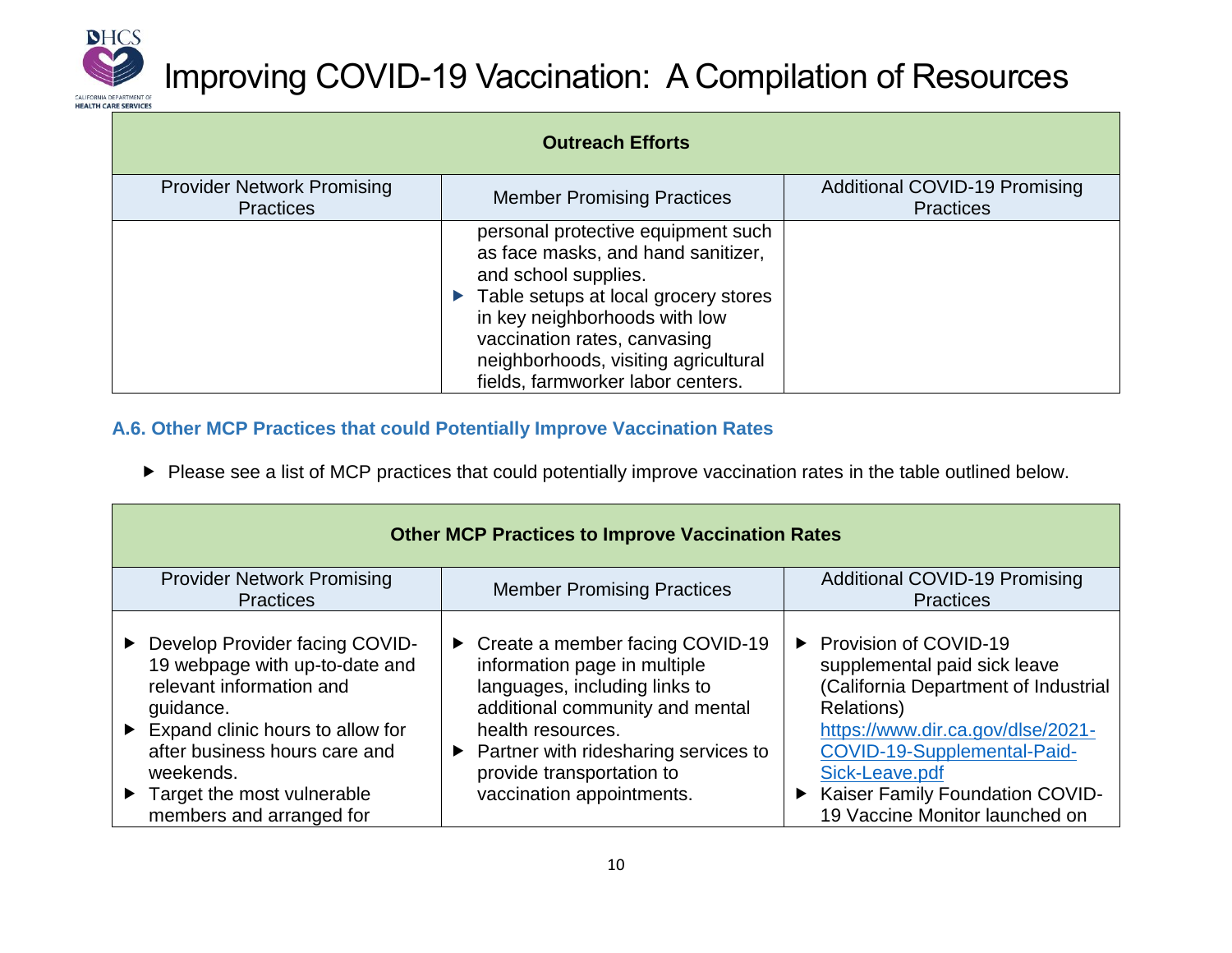

|                                                                                                                                                                                                                                                                                                                                                                                                                                                                                                    | <b>Other MCP Practices to Improve Vaccination Rates</b>                                                                                                                                                                                                                                                                                                                                                                                                                                                                                                                                                                                                                                                                                |                                                                                                                                                                                                                                                                 |
|----------------------------------------------------------------------------------------------------------------------------------------------------------------------------------------------------------------------------------------------------------------------------------------------------------------------------------------------------------------------------------------------------------------------------------------------------------------------------------------------------|----------------------------------------------------------------------------------------------------------------------------------------------------------------------------------------------------------------------------------------------------------------------------------------------------------------------------------------------------------------------------------------------------------------------------------------------------------------------------------------------------------------------------------------------------------------------------------------------------------------------------------------------------------------------------------------------------------------------------------------|-----------------------------------------------------------------------------------------------------------------------------------------------------------------------------------------------------------------------------------------------------------------|
| <b>Provider Network Promising</b><br><b>Practices</b>                                                                                                                                                                                                                                                                                                                                                                                                                                              | <b>Member Promising Practices</b>                                                                                                                                                                                                                                                                                                                                                                                                                                                                                                                                                                                                                                                                                                      | <b>Additional COVID-19 Promising</b><br><b>Practices</b>                                                                                                                                                                                                        |
| transportation to COVID-19<br>vaccine appointments.<br>Provide hands on assistance via<br>phone to schedule COVID-19<br>vaccine appointments to<br>members with limited computer<br>literacy, and at risk members and<br>their family members who do not<br>have the means to schedule<br>online.<br>Enhancement of the electronic<br>▶<br>health record to alert clinicians<br>during a health maintenance visit<br>of all outstanding vaccines,<br>including COVID-19, at all points<br>of care. | $\blacktriangleright$ Myth vs. fact list of popular anti-<br>vaccine topics, provide links and<br>references to credible information<br>resources.<br>Myth-busting videos; Vaccine<br>▶<br>Ambassador Program; "Ask the<br>Doc" video series, featuring diverse<br>medical experts dispelling common<br>myths and answering the most<br>common questions about the<br>vaccine.<br>Develop a website dedicated to<br>▶<br>countering misinformation, lies,<br>mistrust, myths etc., surrounding<br>COVID-19 that inhibit vaccine<br>acceptance.<br>Establish COVID Advice line to<br>assist with scheduling appointments<br>for members, family, and<br>caregivers.<br>Create a catalog of all schools<br>offering on-site vaccination. | December 2020, an ongoing<br>research project tracking the<br>public's attitudes and experiences<br>with COVID-19 vaccinations.<br>https://www.kff.org/coronavirus-<br>covid-19/poll-finding/kff-covid-19-<br>vaccine-monitor-what-weve-<br>learned-april-2021/ |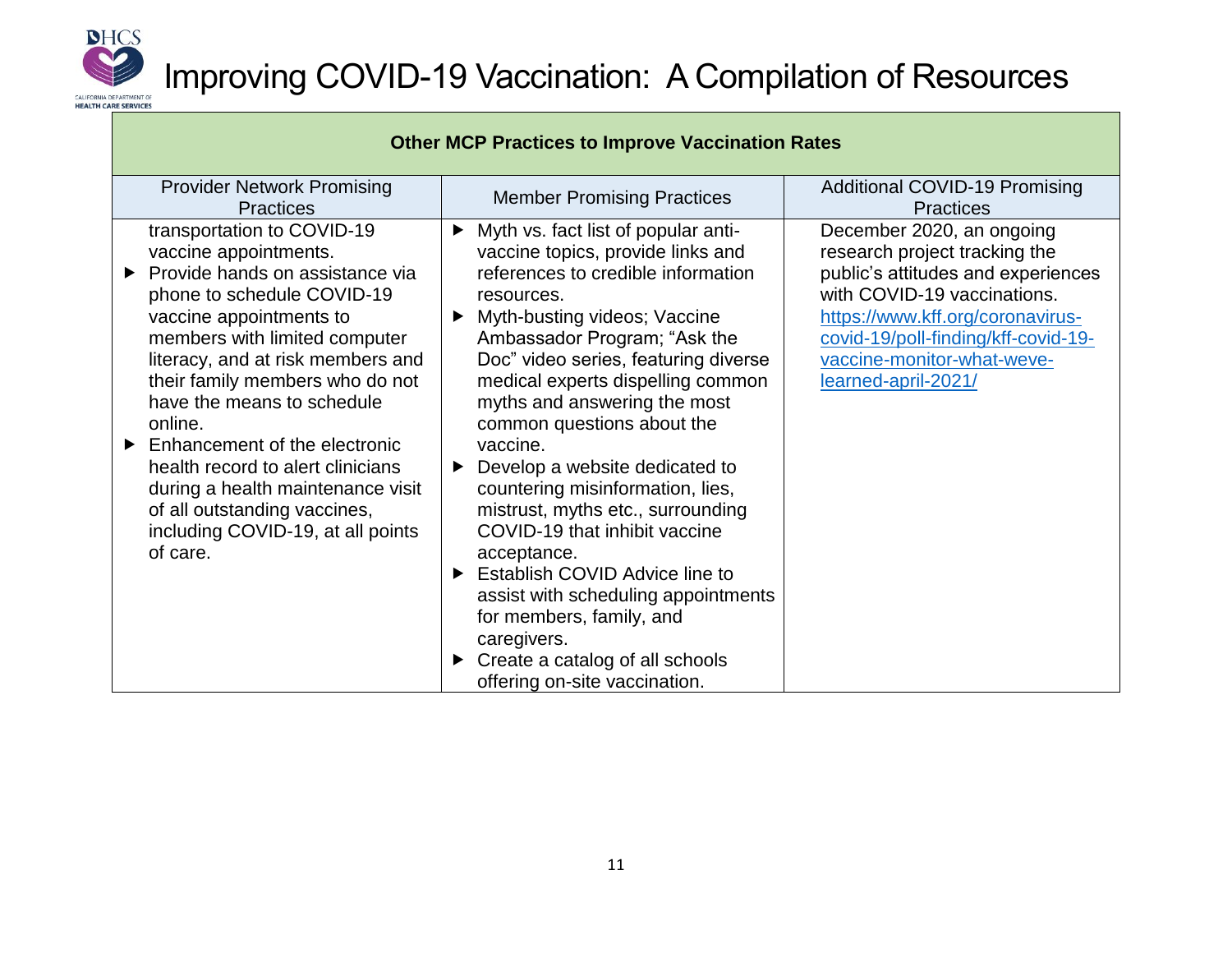

#### **B. MCP Current and Proposed Activities in Addressing Homebound Members**

▶ Please see a list of MCP current and proposed activities in addressing homebound members in the table outlined below.

#### **Addressing Homebound Members**

Promising Practices

- ▶ Collaborate with a vendor that utilizes local Mobile Integrated Healthcare and licensed Emergency Medical Technicians (EMTs) in the administration of COVID-19 vaccines to homebound members, caregivers and family members.
- ▶ Collaborate with pharmacy partners including using Rx pickup to identify and target homebound members and bundling of flu/COVID vaccines, as well as vaccines of 12-15 year olds with COVID vaccines.
- ▶ Partner with Durable Medical Equipment (DME) providers to get the vaccine to homebound members.
- ▶ Develop specific criteria to identify homebound members based on age, HCPCS code and ICD-10 Code.
- Identify members that are likely to be homebound based on diagnoses codes, and use of specific DME.
- ▶ Contract with a home health agency to assist with outreach and scheduling for in home vaccinations.
- Partner with Department of Aging, as well as other programs providing services to adults and those with disabilities (In Home Support Services, Adult Protective Services) to share data to identify mutual clients who are homebound; develop a shared vaccine response.
- Use of Minivax teams in counties to vaccinate homebound patients.
	- o Minivax teams of 2 and individual home visit vaccinators for homebound members and those who live in remote areas.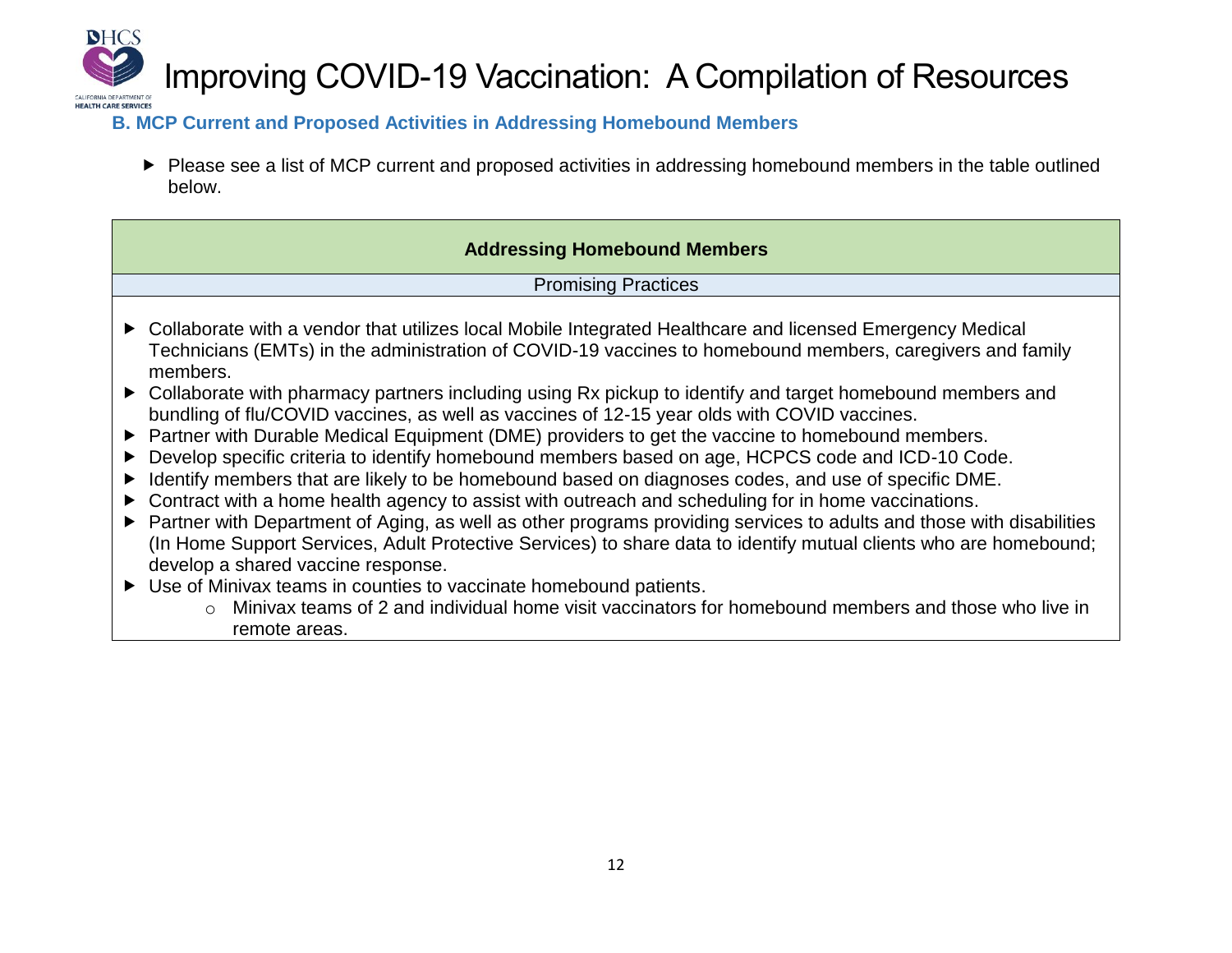

**C. California's Other Resources to Address COVID-19 Vaccination** 

▶ Please see a list of other resources in California to address COVID-19 vaccination.

| <b>CDPH Resources</b>                                                                                                         |                                                                                                                    |  |  |
|-------------------------------------------------------------------------------------------------------------------------------|--------------------------------------------------------------------------------------------------------------------|--|--|
| Title                                                                                                                         | Link to Resource                                                                                                   |  |  |
| "30 Conversations in 30 days" Campaign                                                                                        | https://www.dhcs.ca.gov/formsandpubs/Documents/COVI<br>D-19-Vaccine-FAQ-for-Providers.pdf                          |  |  |
| "30 Conversations in 30 days" Learn How to Have Crucial<br>Conversations About COVID-19 Vaccines With Your<br><b>Patients</b> | https://eziz.org/covid/30conversations/                                                                            |  |  |
| COVID Response Toolkit/Vaccinate all 58                                                                                       | https://toolkit.covid19.ca.gov/                                                                                    |  |  |
| <b>Employer Vaccination Toolkit</b>                                                                                           | https://saferatwork.covid19.ca.gov/employer-vaccination-<br>toolkit/                                               |  |  |
| My Vaccine Record                                                                                                             | https://www.cdph.ca.gov/Programs/OPA/Pages/Communic<br>ations-Toolkits/My-Vaccine-Record.aspx                      |  |  |
| Let's Get to Immunity Resources and Tools                                                                                     | Let's Get to Immunity - Resources and Tools<br>Covid19Toolkit (ca.gov)                                             |  |  |
| Pregnancy and the COVID-19 Vaccine                                                                                            | https://www.cdph.ca.gov/Programs/OPA/Pages/Communic<br>ations-Toolkits/Pregnancy-and-the-COVID-19-<br>Vaccine.aspx |  |  |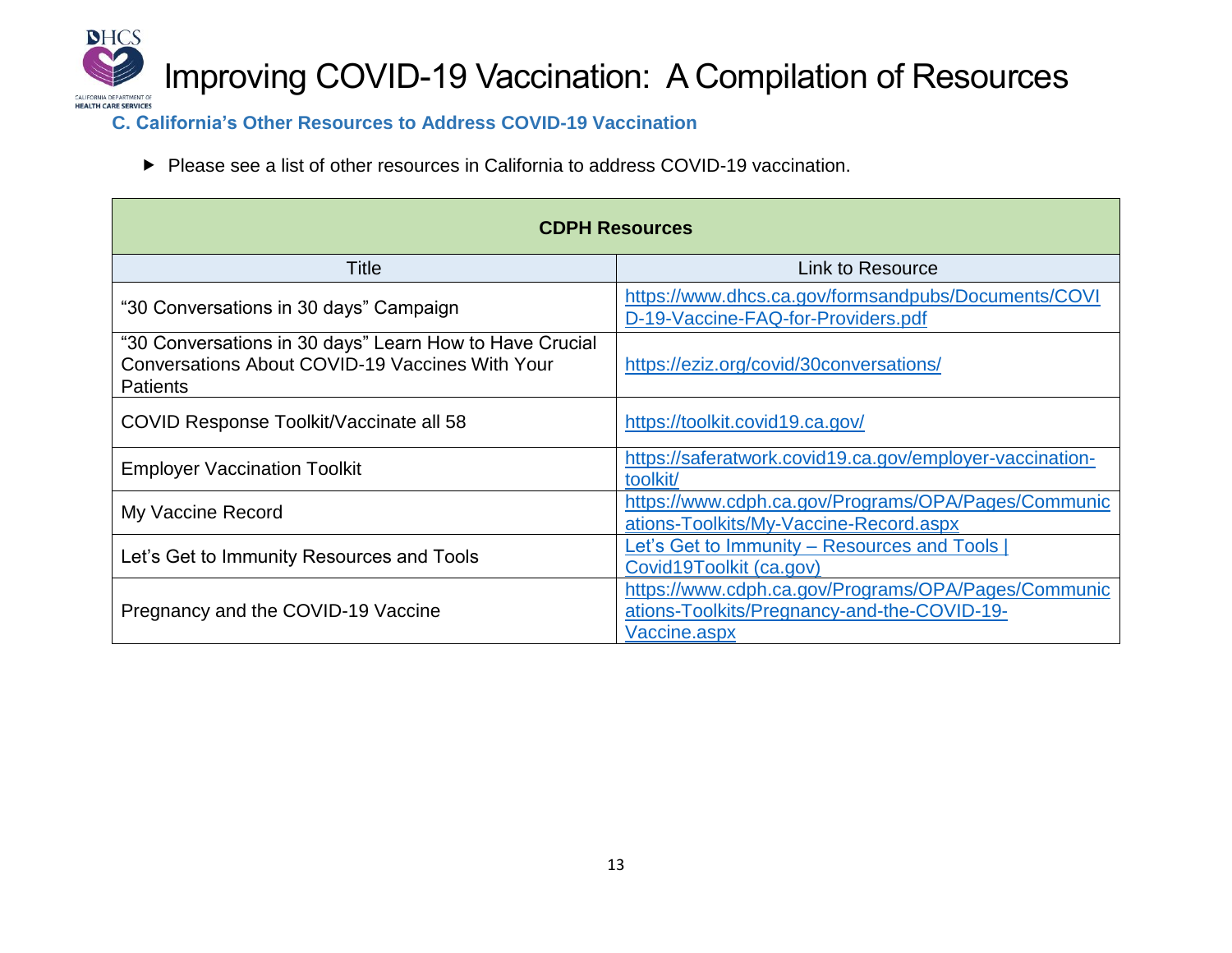

### **D. Other Out-of-State Resources to Improve COVID-19 Vaccination**

| <b>State Medicaid Efforts</b>                 |                                                                                                                                                                                                                                                                                                                                                                                                                                                                                                                                                                                                                                                                                                                                                                                                                                                                                                                                                                           |  |  |
|-----------------------------------------------|---------------------------------------------------------------------------------------------------------------------------------------------------------------------------------------------------------------------------------------------------------------------------------------------------------------------------------------------------------------------------------------------------------------------------------------------------------------------------------------------------------------------------------------------------------------------------------------------------------------------------------------------------------------------------------------------------------------------------------------------------------------------------------------------------------------------------------------------------------------------------------------------------------------------------------------------------------------------------|--|--|
| <b>Source: National Governors Association</b> |                                                                                                                                                                                                                                                                                                                                                                                                                                                                                                                                                                                                                                                                                                                                                                                                                                                                                                                                                                           |  |  |
| <b>State</b>                                  | <b>Promising Practices</b>                                                                                                                                                                                                                                                                                                                                                                                                                                                                                                                                                                                                                                                                                                                                                                                                                                                                                                                                                |  |  |
| Alaska                                        | ▶ Used a regionalized model to distribute vaccine shipments. The vaccine allocation is received at the<br>Anchorage airport and then is divided and transferred to smaller depots throughout the state. The<br>packages are reduced to smaller quantities to decrease wastage and then sent to health care<br>facilities and vaccine clinics.                                                                                                                                                                                                                                                                                                                                                                                                                                                                                                                                                                                                                             |  |  |
| Louisiana                                     | Developed a mapping system with ArcGIS - a mapping and analytics software - using census tract<br>▶<br>data to identify gaps in vaccination access based on the social vulnerability index (SVI), high<br>COVID-19 case and/or death rates and low vaccination rates.<br>► Using the layers in the mapping system, regional medical directors in the state determined a vaccine<br>allocation formula, sending vaccines to areas highest on the SVI with the lowest vaccination rates,<br>which were typically rural communities. These data were updated weekly to ensure equitable<br>allocation throughout the state. In areas with a dearth of available vaccinators, the state sent "hot<br>shot teams" made up of National Guard members to administer the vaccines.<br>> Using vaccine serial numbers, the mapping system is now incorporating vaccine expiration date data<br>to determine those that can be redistributed by hot shot teams to minimize wastage. |  |  |
| Maryland                                      | Partnered with local barbershops and salons to hold vaccination events and to educate stylists on<br>▶<br>how to address vaccine concerns by equipping them with accurate medical information and to<br>ensure stylists are equipped with accurate medical information regarding vaccine concerns.                                                                                                                                                                                                                                                                                                                                                                                                                                                                                                                                                                                                                                                                        |  |  |
| <b>North</b><br>Carolina                      | Department of Health and Human Services provided a \$100 Summer Card to those who get their<br>$\blacktriangleright$<br>first dose of vaccine from August 4-31, and continues to offer \$25 Summer Cards to those who drive<br>others to their vaccination appointment. A \$25 card is given to driver each time they drive someone<br>to a first dose appointment at the completion of the vaccination.<br>https://www.ncdhhs.gov/news/press-releases/2021/08/03/north-carolina-offers-100-cards-first-time-<br>covid-19-vaccinations-and-25-cards-drivers                                                                                                                                                                                                                                                                                                                                                                                                               |  |  |